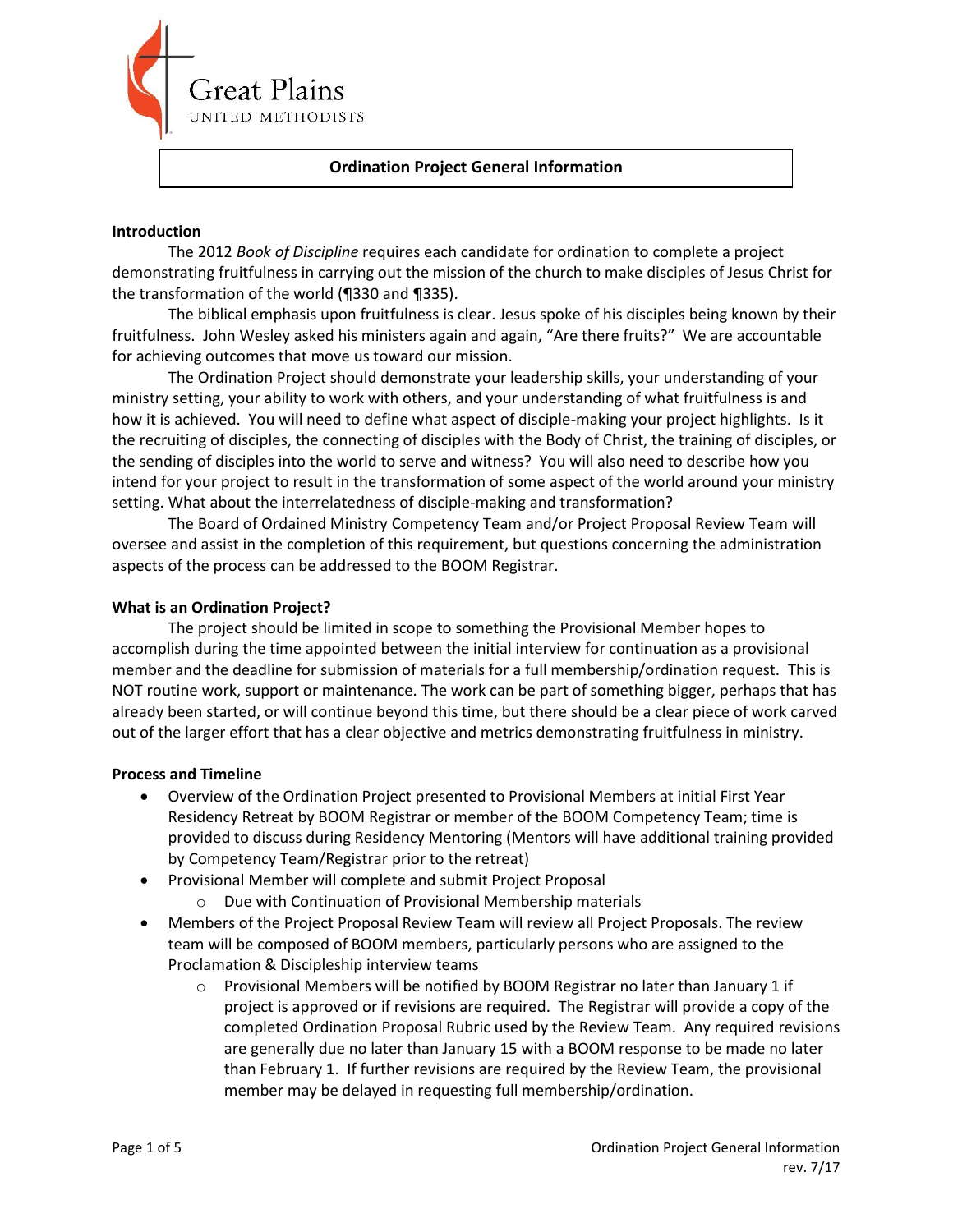- Provisional Member works to complete approved project, documenting the work as instructed.
- Provisional Member will submit Project Reflection
	- o Due with Full Membership/Ordination materials
- Project Proposal and Project Reflection reviewed by Proclamation and Discipleship Interview Team during BOOM Interview Week as one piece of the overall material submitted for the Full Membership request

## **Tips for Choosing an Ordination Project**

- The project selected should be a new ministry or a new initiative within an existing ministry intended to bring forth fruit.
- It should involve others, including lay persons, in your ministry setting. You do not have to be the "star" of the project.
- It should involve needs within the ministry setting that are not currently being met.
- There should be a distinct difference between what you are doing and a project that might be done by any civic organization. That is, your project should visibly be a ministry of Christ.
- It may be a one-time event or a short series of events. Take on a project that is manageable in the coming months or year. If it is a one-time event, you will want to plan a preparation phase, an implementation phase, and follow-up phase to insure that disciple-making and transformation occur.
- Find a focus where your passion and that of the congregation/ministry setting converge, or a place where the Spirit is already moving in the form of readiness, or where there is a consensus on the need for change.

## **Ministry Project Ideas/Example Titles**

- Begin a new worship service
- Start a new prayer ministry
- Create and teach an ecumenical Bible Study to a marginalized group
- Begin a ministry to the homeless
- Start a soup kitchen/food closet
- Establish a youth group
- Start a Stephen Ministry
- Begin and Implement the *Alpha* or similar program
- Establish a small group ministry
- Improve hospitality function
- Program to retain connections with college students
- Plan and hold an interchurch ministry fair to share ideas
- Start with a "help with homework" ministry in a needy neighborhood
- Lead a mission trip
- Start a prison fellowship ministry
- Find ways to turn families of pre-school children into church members
- Collaborate with other local churches on a ministry with young adults
- Start a health ministry
- Program for reaching out to the unchurched in your area
- Hold a contemporary Christian music concert outside
- Establish a summer service schedule at a nearby campsite
- Hold an event involving servant evangelism
- Discontinue a revered ministry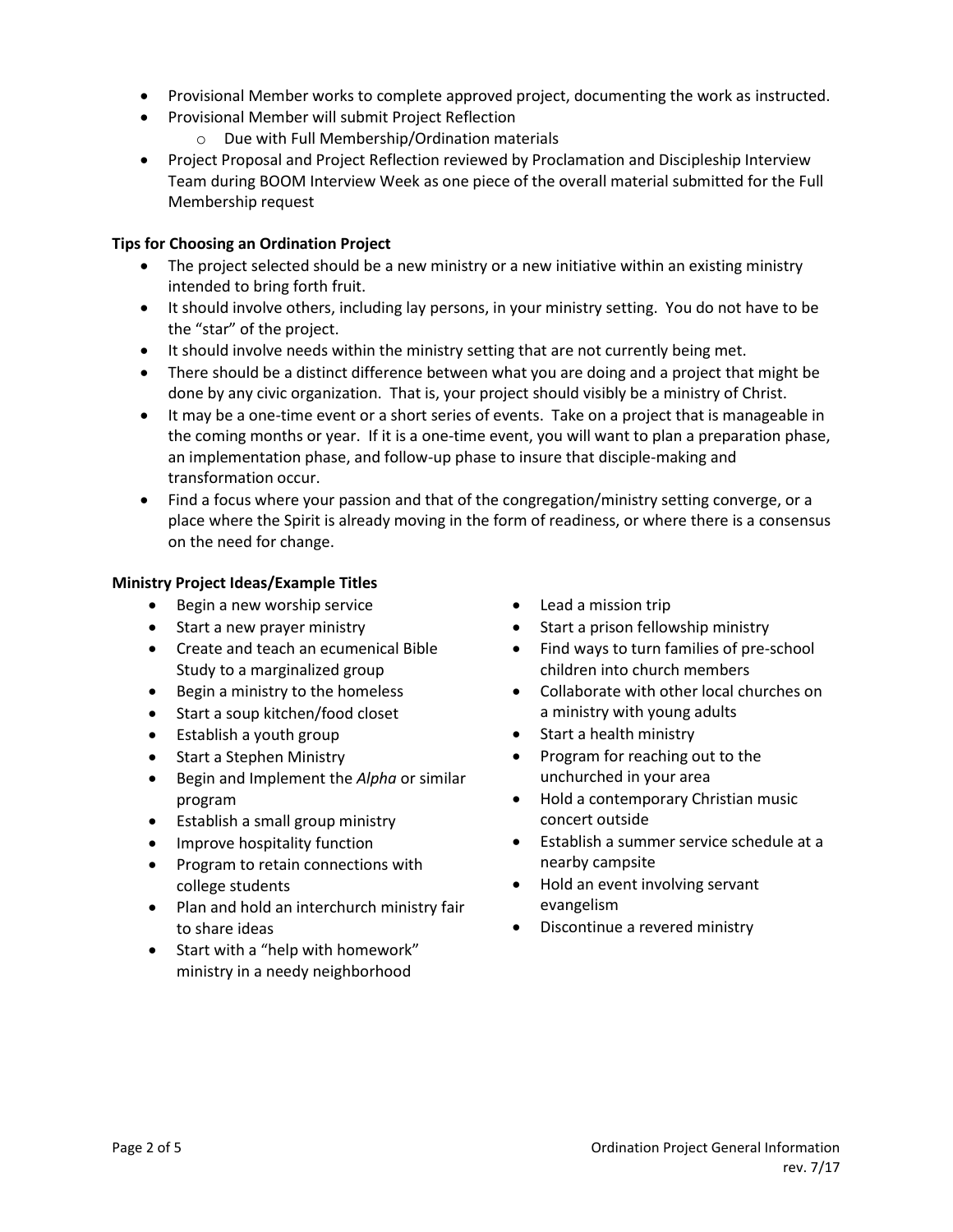# **What might the Project Proposal Review Team consider in evaluating the Project Proposal?**

The Project Proposal Review Team members evaluating project proposals might consider the following in their evaluation process. A copy of the rubric used by the Review Team is included at the end of this document.

- Is the proposal clear and does it address all the questions adequately?
- Does it meet the definition of a "project"? Does it have a beginning and an end and stand apart from the normal routine?
- Is it of manageable size/scope to be completed in roughly one year, along with other ministry responsibilities (and credentialing requirements)? Is this central to the person's ministry appointment?
- Does it pass the "reasonableness" test? Does your gut say this could work?
- If it does not work as intended, can any harm result?
- Is it clear what will change as a result of doing this piece of work?
- How does this fit with the vision/mission of the ministry setting?
- How likely is the provisional member to get the community to embrace this work?
- Who will be involved in the work?
- Who will be impacted by the work?
- How does "successful completion" of the project look?
- How will the provisional member evaluate the project's effectiveness? Do you agree with this method of evaluation?
- How will this project challenge the provisional member as a leader?
- Can you hear a passion for this kind of work in the proposal?
- Does it connect the ministry setting with the community in some way?
- How will this project use the provisional member's gifts and strengths?

Not all of these questions will be asked or answered with each project, but these questions will be the primary guide for the Project Proposal Review Team as it evaluates projects for approval.

# **What might the Proclamation and Discipleship Interview Team consider in evaluation the Project Reflection?**

- How well did the provisional member articulate the manner in which the Ordination Project makes disciples of Jesus Christ for the transformation of the world?
- How did the Provisional Member demonstrate people leadership skills?
- How did the Provisional Member demonstrate organizational skills?
- Was the work "fruitful" in some way either the way intended by the Provisional Member or through their learning experience?
- What is the Provisional Member's affinity for risk-taking as evidenced in the work?
- How did the Provisional Member react to set-backs or when a project doesn't go as planned?
- Does the write-up illustrate a mature self-awareness of leadership capabilities and development needs?

# **Closing**

In general, when assessing the Project Proposal, the Review Team is assessing WHAT work will be done. In assessing the Project Reflection, the Proclamation & Discipleship Interview Team is assessing HOW the project was executed.

It is understood and expected that minor, and sometimes major, changes will happen between the Project Proposal and Project Reflection. If the Provisional Member decides to change projects after a proposal has been approved, a new Project Proposal will need to be submitted to the Board Registrar for consideration by the Review Team. Depending on the timing of the new submission, this may cause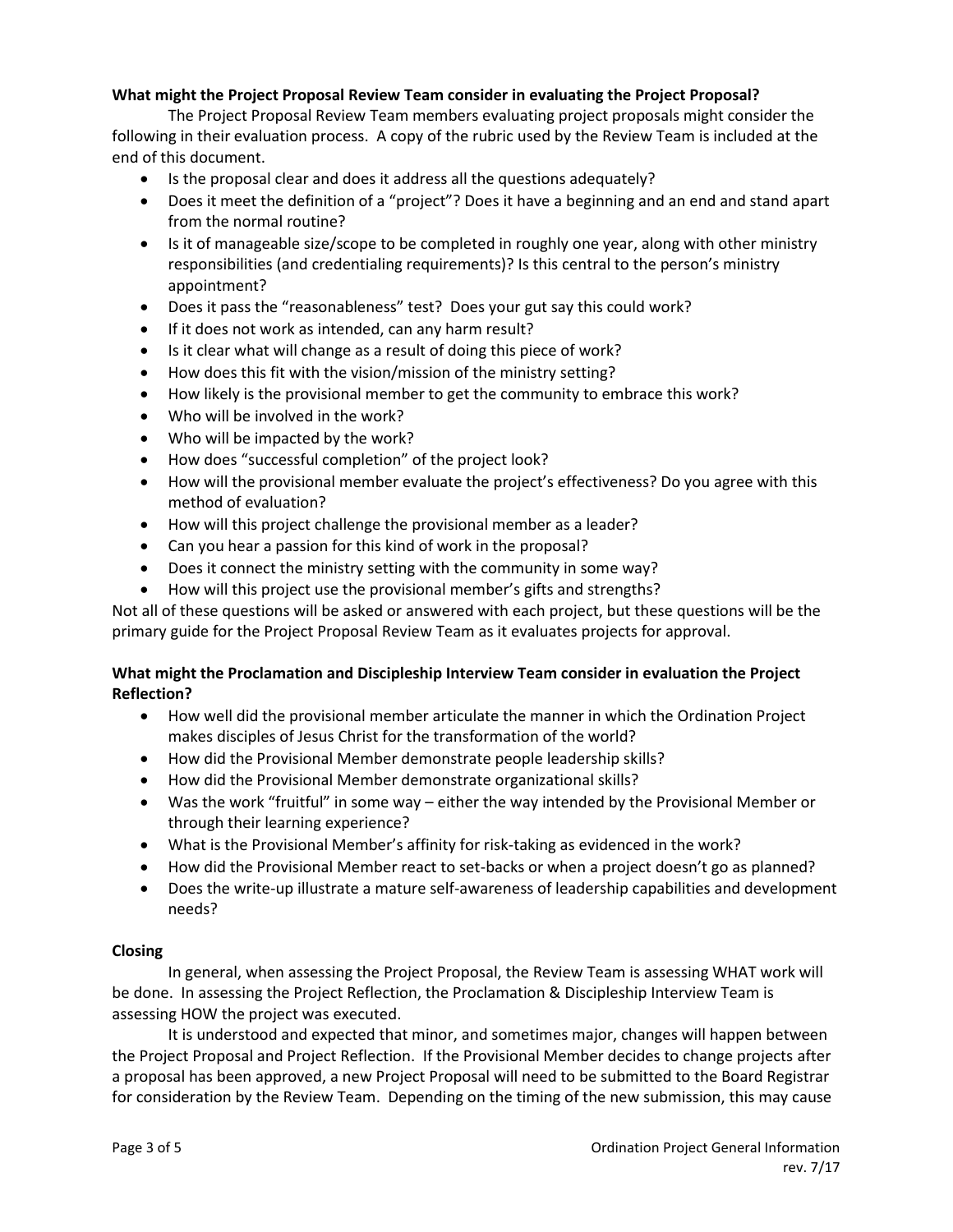a delay in the Provisional Member's eligibility to request full membership/ordination. A general recommendation is to avoid this possibility by selecting project that can be completed between January 1 and July 1. If in doubt, ask the BOOM Registrar.

If a Provisional Member requesting Full Membership/Ordination is deferred by the Board of Ordained Ministry, the Proclamation & Discipleship Interview Team's evaluation of the Project Reflection will determine if a new project and/or project reflection is required the following year. If a provisional member requesting continuation of provisional status submits the Ordination Project Reflection (second or more year of provisional membership), the regional interview team will evaluate the Project Reflection to determine if the requirement is complete or if a new project and/or project reflection is required. This information will be communicated in the confirmation letter following the Board interview and action.

Content adapted from materials created by the Pennisula-Delaware Conference, South Georgia Conference and North Georgia Conference for fulfillment of the 2012 BOD Fruitfulness Project ordination requirement